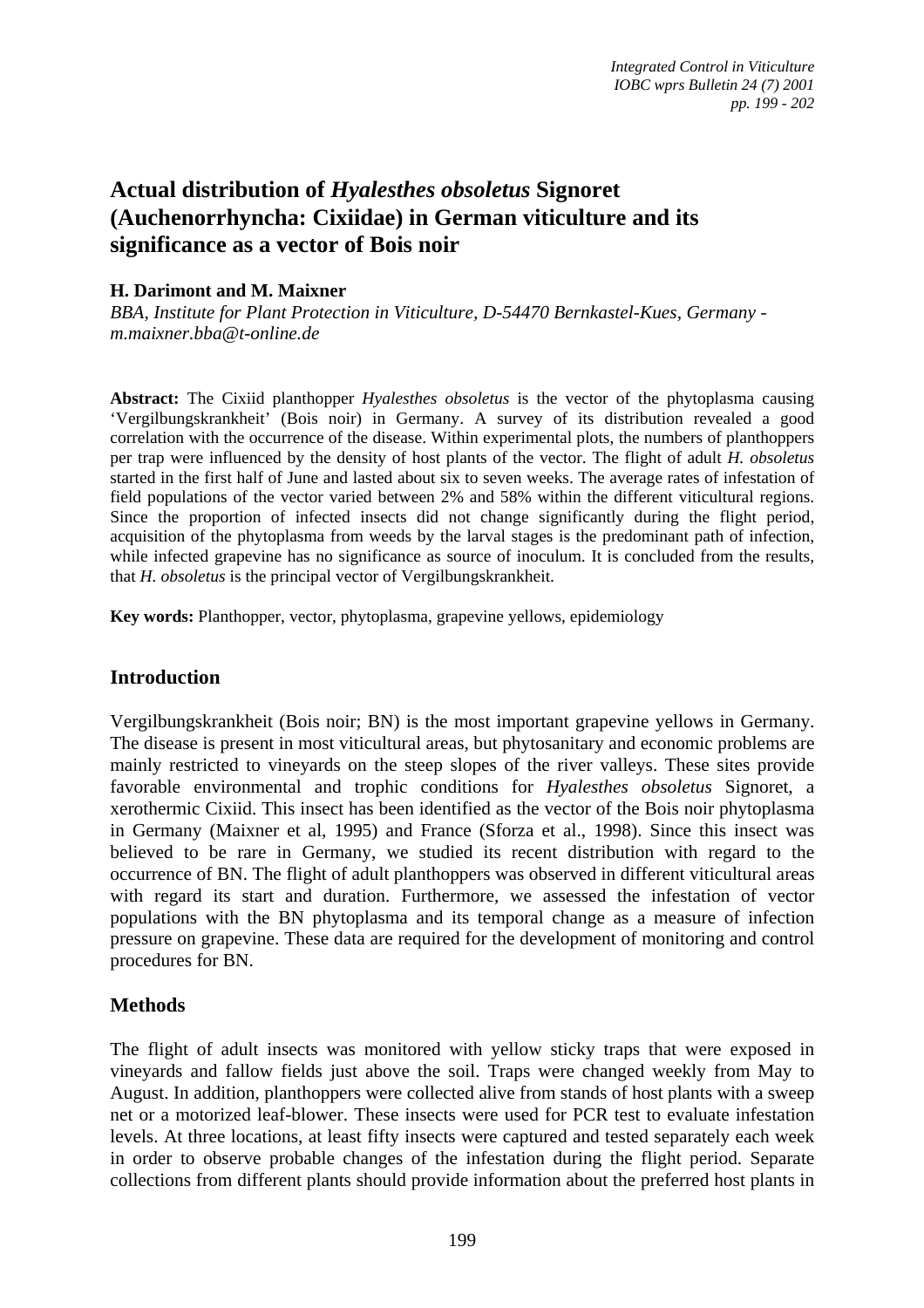different regions. In addition, the degree of ground cover by *Convolvulus arvensis*, the most important host plant of the vector, was estimated and a possible correlation with the infestation of *H. obsoletus* was checked.

### **Results and discussion**

### *Occurrence of H. obsoletus*

We were able to catch *H. obsoletus* in the viticultural areas of Baden, Franken, Hessische Bergstraße, Mittelrhein, Mosel-Saar-Ruwer, Nahe, Pfalz, Rheingau, and Rheinhessen. The planthopper could be collected in all the vineyards affected by Bois noir that we checked, although at some locations only with a few specimens. It was not possible to estimate standardized population densities due to the clustered distribution of the insects on patches of herbaceous hosts, but exceptionally high numbers of *H. obsoletus* were caught on the slopes of Mittelrhein, Mosel-Saar-Ruwer and Nahe, where both biotic (host plants) and abiotic (temperature, insolation, soil structure) factors are most favorable for this insect. Consequently, these are the sites which are most severely affected by BN.

#### *Influence of host plants on the abundance of H. obsoletus*

Trapping the planthoppers by sticky traps was considerably less effective than the active collecting methods. During the season of 1999 and 2000, we caught at eleven experimental plots a total of 1072 planthoppers by sticky traps, but 5928 insects by net or vac.

The numbers of adult planthoppers per sticky-trap were influenced by the degree of ground coverage of *C. arvensis* as long as other parameters – soil structure and microclimate in particular – were suitable for the vector. In two vineyards with an average coverage of 19% and 28% respectively, we caught 19 (7) insects/trap compared to only 1 insect/trap in a nearby plot with only 5% coverage of the soil by bindweed.

#### *Flight of adult planthoppers*

The emergence of adult *H. obsoletus* and the duration of their flight period (Fig. 1) did not differ considerably between the experimental plots at Mosel and Rhine. The first adults were caught in June  $19<sup>th</sup>$  in 1995, June  $6<sup>th</sup>$  in 1999 and June  $4<sup>th</sup>$  in 2000. The flight reached a

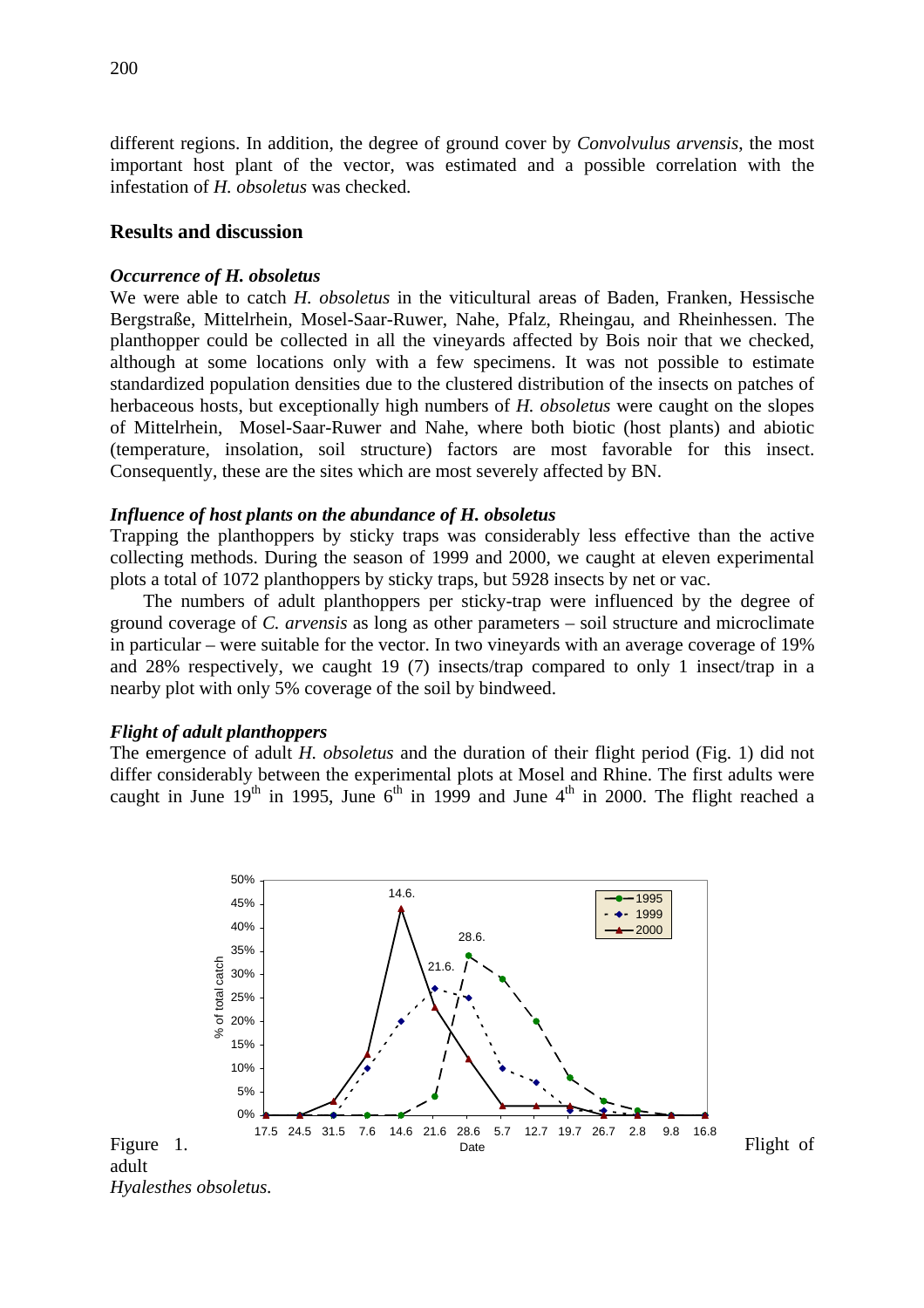maximum within two to three weeks after the beginning and then dropped rapidly. The last insects were caught in August  $20<sup>th</sup>$ ,  $8<sup>th</sup>$  and  $6<sup>th</sup>$ , respectively. The influence of climatic conditions on the begin and duration of the flight of *H. obsoletus* is obvious. Weather data are currently fit to the observed flight data from 1993 to 2000 with the objective to forecast the flight activity of the vector.

### *Regional levels of infestation*

The infestation of *H. obsoletus* caught on bindweed was very high. On average 58% of the planthoppers from different vineyards of the Mosel region were PCR positive compared to 48% from the Nahe and 35 % from the Rhine valley. The corresponding rates for the Hessische Bergstraße and Baden were 18% and 23%, respectively, while only 2% of the vectors from the Palatinate region were found to carry the phytoplasma. In fields where *Ranunculus bulbosus* was the predominant host plant of the insect at the Mosel area, only 5% of the tested individuals were positive compared to 68% with *C. arvensis* as the main host. Unlike *C. arvensis*, *R. bulbosus* is no source of infection for the vector. The high levels of infestation of the field populations of *H. obsoletus* are only compensated by the nutritional preference of this planthopper that feeds on grapevine only occasionally. In spite of these high proportion of infected vectors the incidence of Bois noir is usually fluctuating only moderately compared to Flavescence dorée, for example.

### *Temporal change of infestation*

Separate PCR tests of the weekly collections throughout the flight of adult *H. obsoletus* provide information about the acquisition of phytoplasmas by nymphs or adults, respectively. The data obtained from three different vineyards made evident, that the proportion of infected vectors did not change considerably during the 5 weeks of flight. This implies that the acquisition of phytoplasma by larval stages during their development on the roots of *C. arvensis* is the predominant path of infection. Furthermore, this observation supports the proposition that infected grapevine is not a source of inoculum for Bois noir and has no significance for the epidemiology of Bois noir.



Figure 2. Course of infestation of adult *Hyalesthes obsoletus* during the flight period at three locations in 1999 and 2000*.*